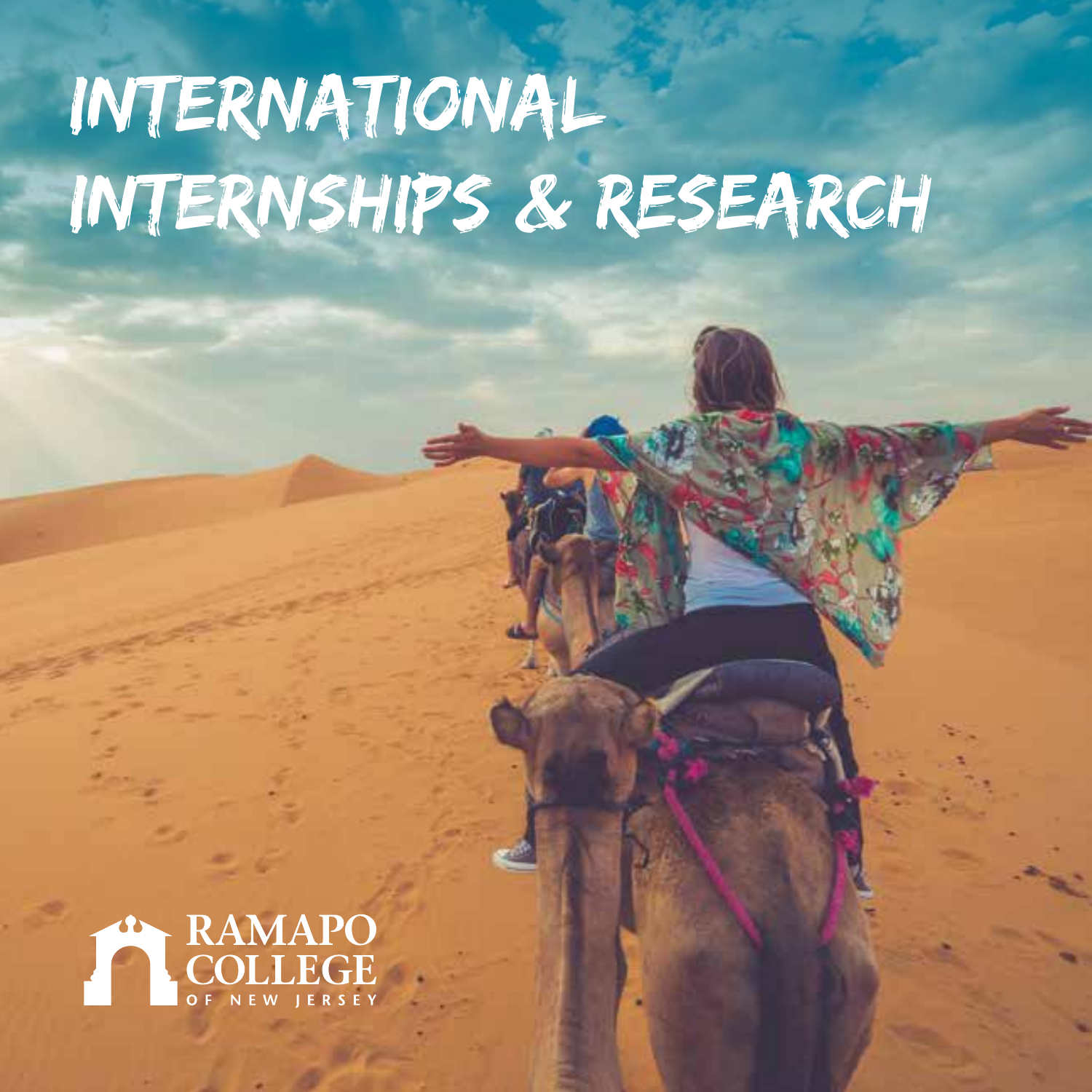# WHY INTERN ABROAD?

Whatever your passion or dream for the future, serious academic engagement overseas is one of the most valuable elements of a world-class undergraduate education.





**135** Human Resources managers from 75 companies say ... SKILLS obtained by GOING ABROAD are included among the top four most important employee traits\*:

- Substantive content/technical knowledge of the primary field or business
- Managerial ability with emphasis on teamwork and interpersonal skills
- Strategic international understanding
- Cross-cultural experience

Sources:

<sup>\*</sup> ROI Study Abroad Infographic, CourseHero (Frontiers/AmeriSpan)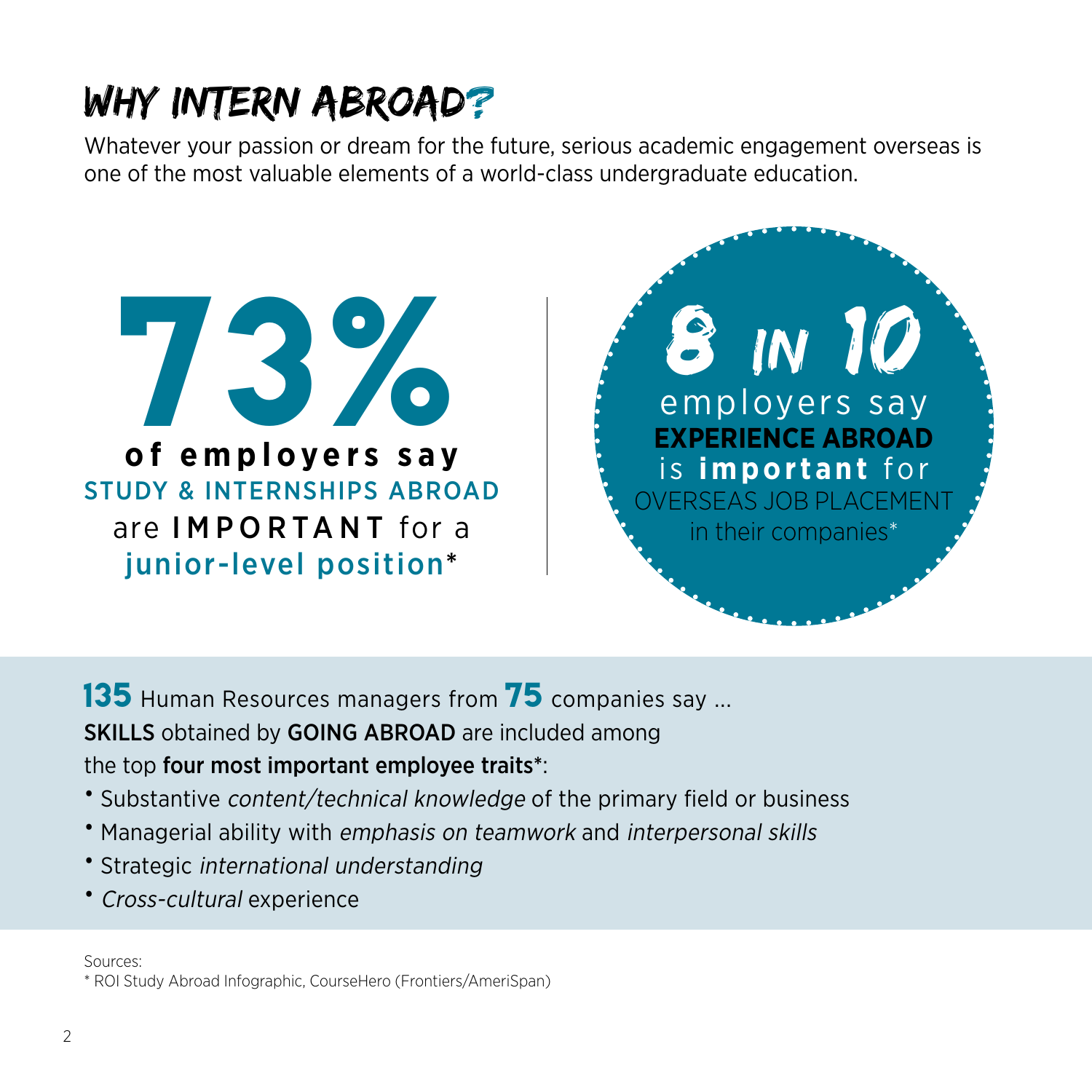# Why Research Abroad?

Stand shoulder-to-shoulder with experts in their field. Collaborative projects where you provide opportunities for students to become researchers, co-authors of published papers or co-presenters at conferences.

It is imperative to gain international experience/global exposure while in college,<br>in order to stay competitive even when looking for a job in the U.S. I see it<br>grow each semester as more students come to my office to exp in order to stay competitive even when looking for a job in the U.S. I see it grow each semester as more students come to my office to explore international opportunities, and the ways to make these fit with the Communication Arts program requirements. We are now offering an impressive range of short and long-term opportunities abroad for our students at Ramapo. My hope is that the percentage of students studying abroad each year grows exponentially, and this in turn, translates to an increasingly inclusive worldview echoed throughout all Ramapo classes."

#### RUMA SEN, PH.D.

Professor, Communication Arts Ramapo College of New Jersey

> In our line of business — international business consulting — if you don't have international experience, you'll be *overtaken*, *pushed aside*, ending up on the shoulder at best. Globalization is the name of our game. Th international experience, you'll be *overtaken*, *pushed aside*, ending up on the shoulder at best. Globalization is the name of our game. That's why we need young, open-minded, bright, fast people who have gone beyond the borders of their protected and comfortable environment and dealt with the challenges that they encountered and mastered. I have been a decades-long partner with Ramapo College and its International Education programs — quite simply, they are the best preparation for the global workforce of the 21st century."

#### SVEN C. OEHME, LL.M.

President & CEO European-American Business Organization, Inc. New York City, N.Y.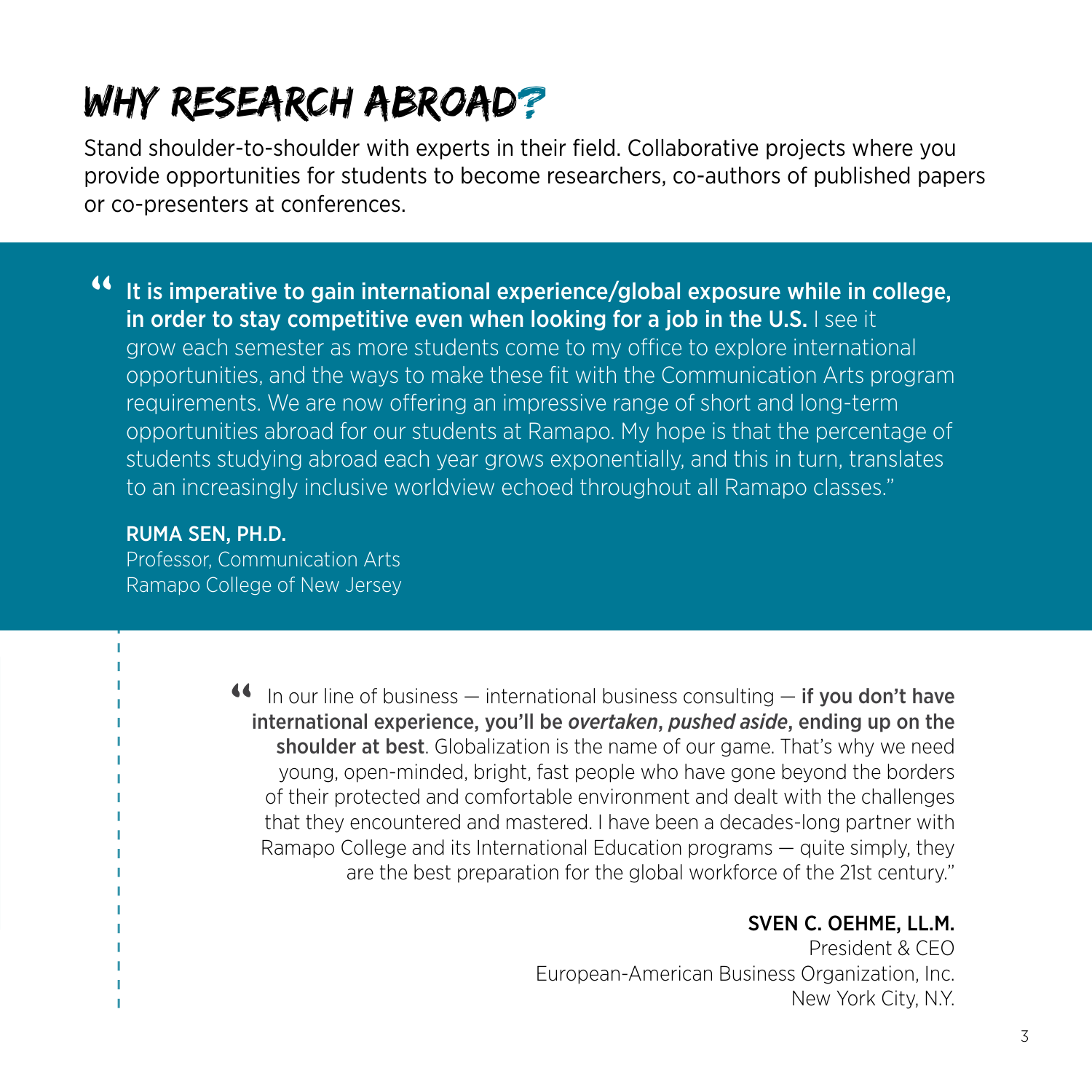# Opportunities available

Through participation in an international internship or research program, students can acquire the experience employers and graduate schools covet while abroad. These increasingly-popular options open up another level of cultural learning and immersion. Diverse options are available, but complete areas of interest may not be available in all locations. Speak to your International Programs Advisor for more details.

### Options available in the following locations, and many more:

| <b>Argentina</b>      | Germany            | New Zealand           |
|-----------------------|--------------------|-----------------------|
| Australia             | Ghana              | Panama                |
| <b>Belgium</b>        | Greece             | Peru                  |
| <b>Bhutan</b>         | <b>Hong Kong</b>   | Poland                |
| Brazil                | Iceland            | Rwanda                |
| Canada                | India              | Samoa                 |
| Chile                 | Ireland            | <b>Singapore</b>      |
| China                 | Israel             | South Africa          |
| Colombia              | Italy              | <b>Spain</b>          |
| Costa Rica            | Japan              | Switzerland           |
| <b>Czech Republic</b> | Jordan             | <b>Tanzania</b>       |
| Dominican             | Madagascar         | Tunisia               |
| Republic              | Morocco            | <b>United Kingdom</b> |
| England               | <b>Nepal</b>       | <b>United States</b>  |
| <b>France</b>         | <b>Netherlands</b> | Vietnam               |

Speak to the International Center Team (ASB-123) *> Visit our website for a comprehensive list.*



Torres del Paine National Park, Patagonia, Chile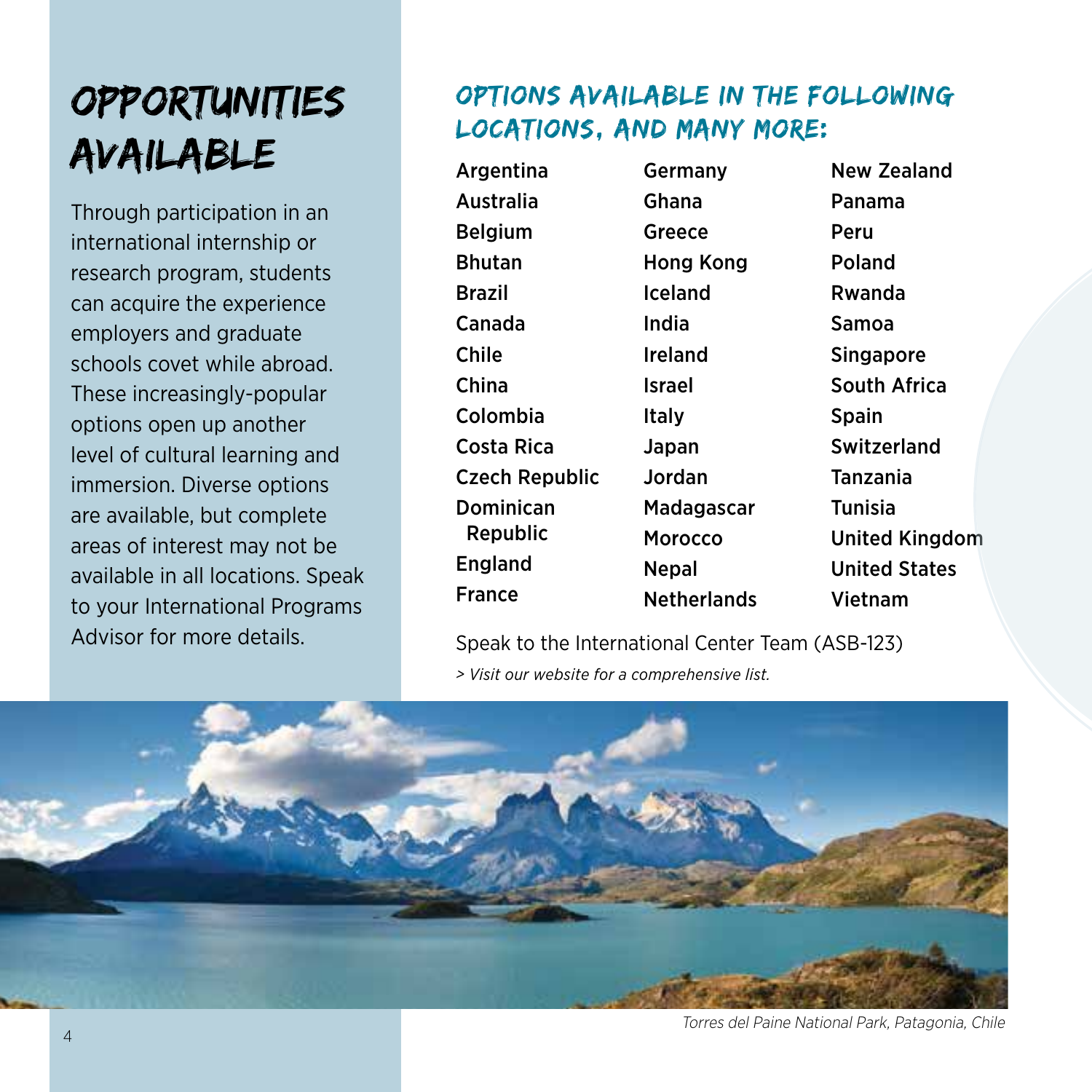# Featured Internship Programs

AUSTRALIA — Six Credits | Eight Weeks | Summer Opportunities available: Business & Marketing; Communications & Media; Education; Environmental & Sustainability Studies; and Film & Photography

NEW ZEALAND — Six Credits | Eight Weeks | Summer Opportunities available: Business & Marketing; Communications & Media; Education; Environmental & Sustainability Studies; Psychology & Social Work; and Web Design

### International Internships

**Risk Analyst**, Ireland **Social Media Coordinator**, Australia **Parliamentary Intern**, United Kingdom **Law Firm**, China **Family Development Center**, China **Green Lifestyle Promotions**, China **Sports Management and Marketing**, Spain **Computer Engineering**, Chile

**Public Health Trainer / Educator**, Chile **Photojournalist**, Chile **Graphic Designer**, Chile **Fundación Nuestros Hijos**, Chile **English Teacher**, South Africa **Community & NGOs**, Panama **Arab-Jewish Center**, Israel

## Research Internships

**Sustainable Development**, Costa Rica **Human Rights**, Chile **Wildlife Management & Conservation**, Tanzania **Journalism**, Morocco **Rainforest, Reef & Cultural Ecology**, Australia **Refugees, Health & Humanitarian Action**, Jordan

**Indigenous Women**, India **Renewable Energy**, Iceland **Sexuality & Gender, Netherlands Climate Change & the Arctic**, Iceland & Greenland **Nomadism, Geopolitics & the Environment**, **Mongolia Social & Environmental Change**, Samoa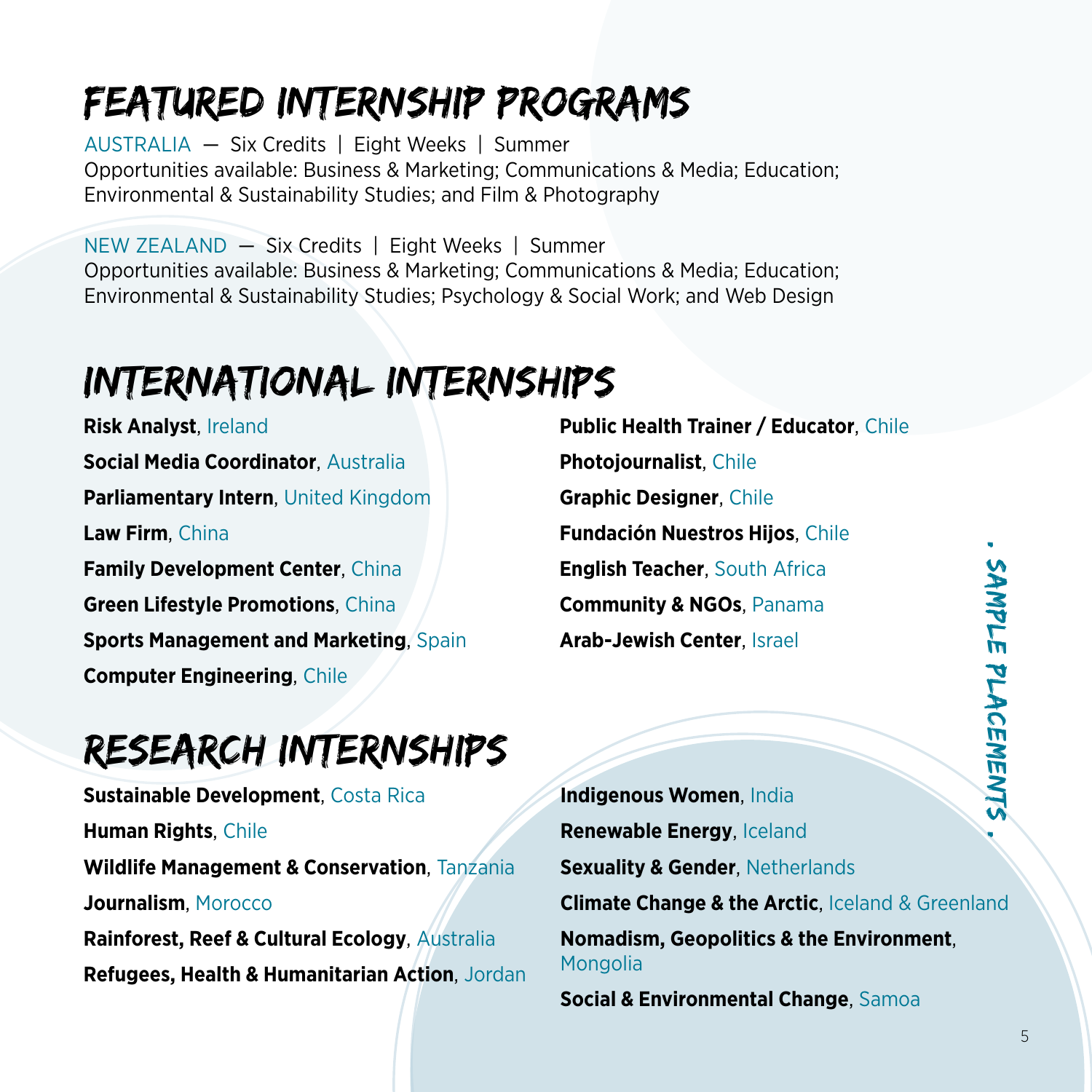# RESEARCH SPOTLIGHT

SIT Study Abroad - Geopolitics, International Relations, and the Future of the Middle East Amman, Jordan

"The program's experiential approach to cross-cultural learning allowed me to pursue an independent field research project on the Syrian Crisis' Impact on Jordan's National Employment Strategy. During this process, I gained important personal and professional skills, such as doing business in the crosscultural context, conflict migration and Arabic language skills. I grew personally and professionally, forming a solid research interest in international labor and education, as well as overcoming a different business communication system. I went on to interview members of government, USAID and World Bank consultants."

- Jessica Miller '17

# INTERNSHIP SPOTLIGHT

### UNIVERSITY COLLEGE OF DUBLIN - QUINN SCHOOL OF BUSINESS SUMMER INTERNSHIP PROGRAMME DUBLIN, IRELAND

"Interning abroad has given me the chance to experience the Irish culture by working, studying and living in Dublin. Interning for a Big Four accounting firm like Deloitte, allowed me to develop professionally by learning the logistics of a global company and adapting to new workplace behavior and expectations. The UCD Quinn School of Business Summer Internship Program has given me the resources to expand my global network and make new connections with people from different parts of the United States, Ireland and other countries. Interning abroad has provided me with the confidence and experience I need to have the potential for a successful career in my future."

- Megan Quinlan '19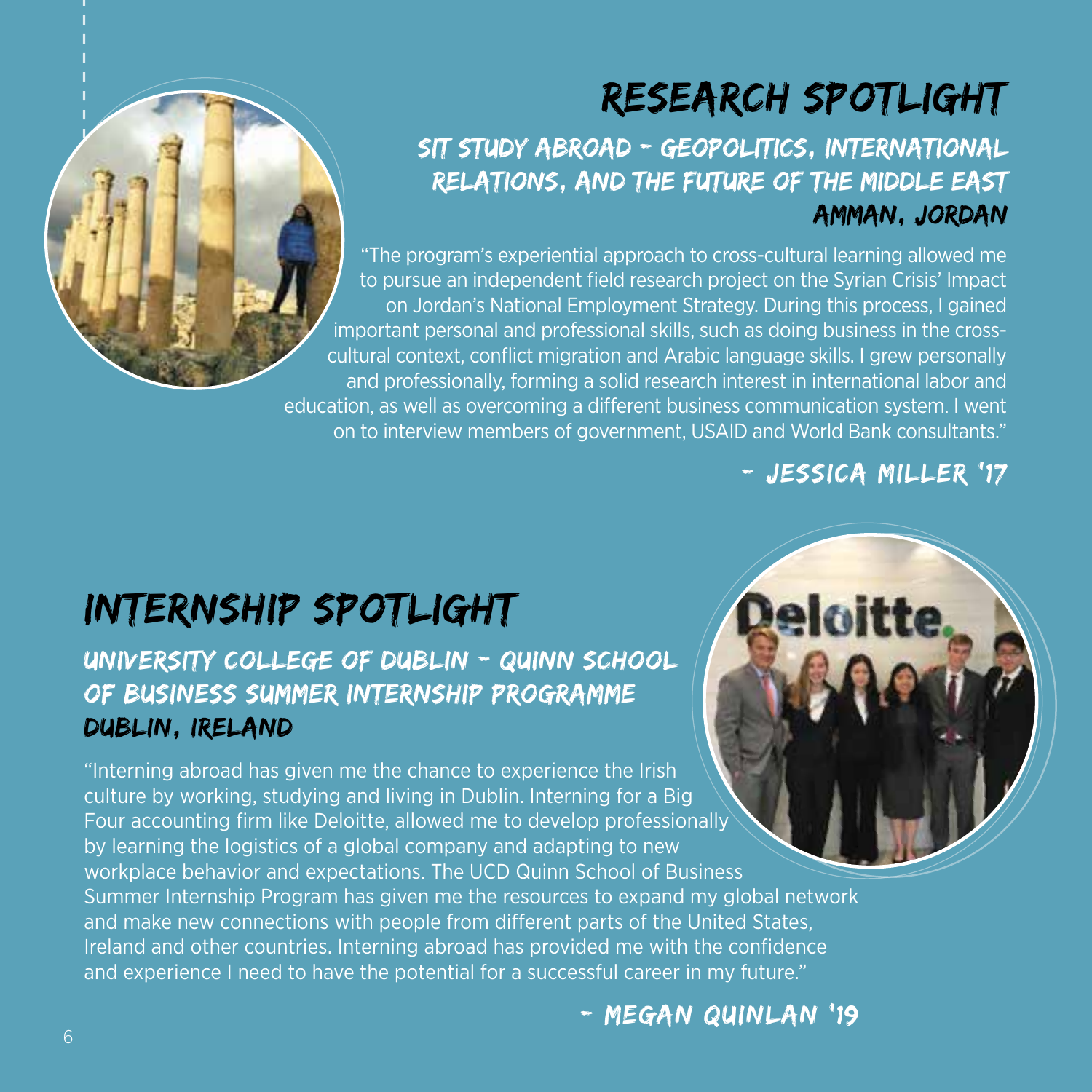### INTERNSHIP SUPERVISOR

#### PHIL LEGG

MD/Founder of Futureproof Records & Promotions London, U.K.

"Having students come to intern at Futureproof has proven to be a great experience for both them and us. The students get to experience a very handson approach to working in a vibrant independent music company in the heart of London, gaining valuable insight into the practicality of working on the front line with cutting edge artists and their music, while we get to experience how the U.K. music scene is perceived throughout the world in other territories—a win-win for both parties."





### RAMAPO FACULTY

EDWARD SHANNON, PH.D. Professor, Literature Ramapo College of New Jersey

"Few experiences can enhance a college education the way literally seeing the world can. Literature majors who study, work and/or research abroad not only see new parts of the world, they find that they see their own world—the U.S.—differently when they return."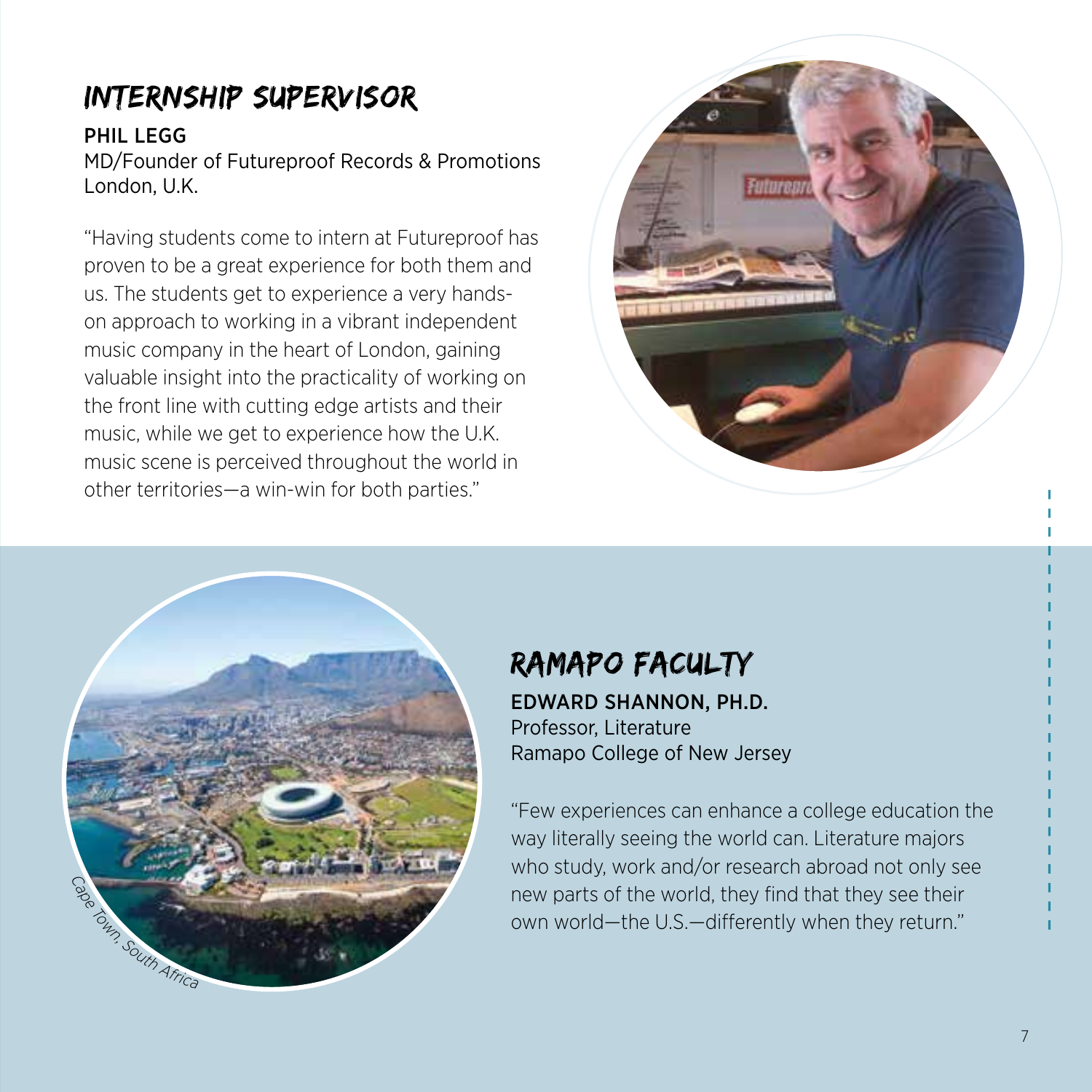### Internship Scholarships

- Ramapo College Roukema Center Scholarship
- William & Sandra Frech Scholarship
- Benjamin A. Gilman International Scholarship

# Research Scholarships

- Ramapo College Roukema Center Scholarship
- Benjamin A. Gilman International Scholarship
- Boren Awards for International Study

# Criteria & Deadlines

### APPLICANTS MUST HAVE:

- 3.0 minimum GPA (some programs require a higher GPA)
- Good judicial standing
- Third-year / fourth-year class status

 *\*Some programs may have additional requirements*

#### APPLICATION DEADLINES *(exact dates may vary):*

Summer: March 1 | Fall: March 1 | Spring: October 1

For more information, visit www.ramapo.edu/study-abroad/scholarships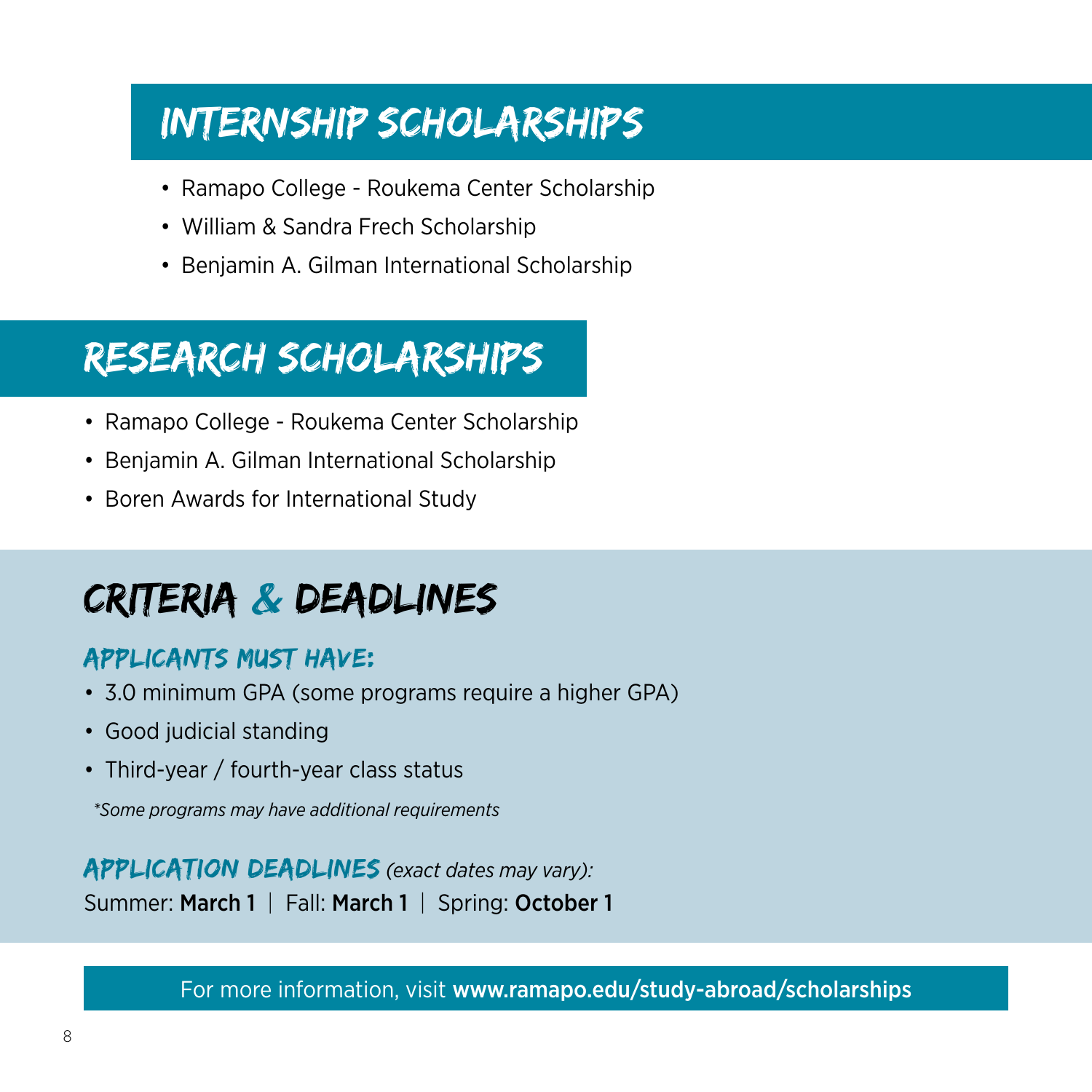### Process

Go intern or **RESEARCH** abroad!

**HOW** to get **STARTED** 

#### **STEP 1**

Fill out the online advisement questionnaire and attend an advising session in the International Center (ASB-123).

#### **STEP 2**

After identifying your goals and a few interesting internship or research opportunities, schedule a second advising meeting with the International Team to review options and discuss next steps.

#### **STEP 4**

Once accepted, complete the required travel documentation and attend predeparture orientations at Ramapo

#### **STEP 3**

Apply to your top choice and any scholarships or financial aid

#### START EARLY!

Begin the advisement and application process 12-18 months prior to your expected departure so that you have enough time to research program options and scholarship opportunities, as well as to ensure that academic credits will transfer back to Ramapo.

 $\overline{Q}$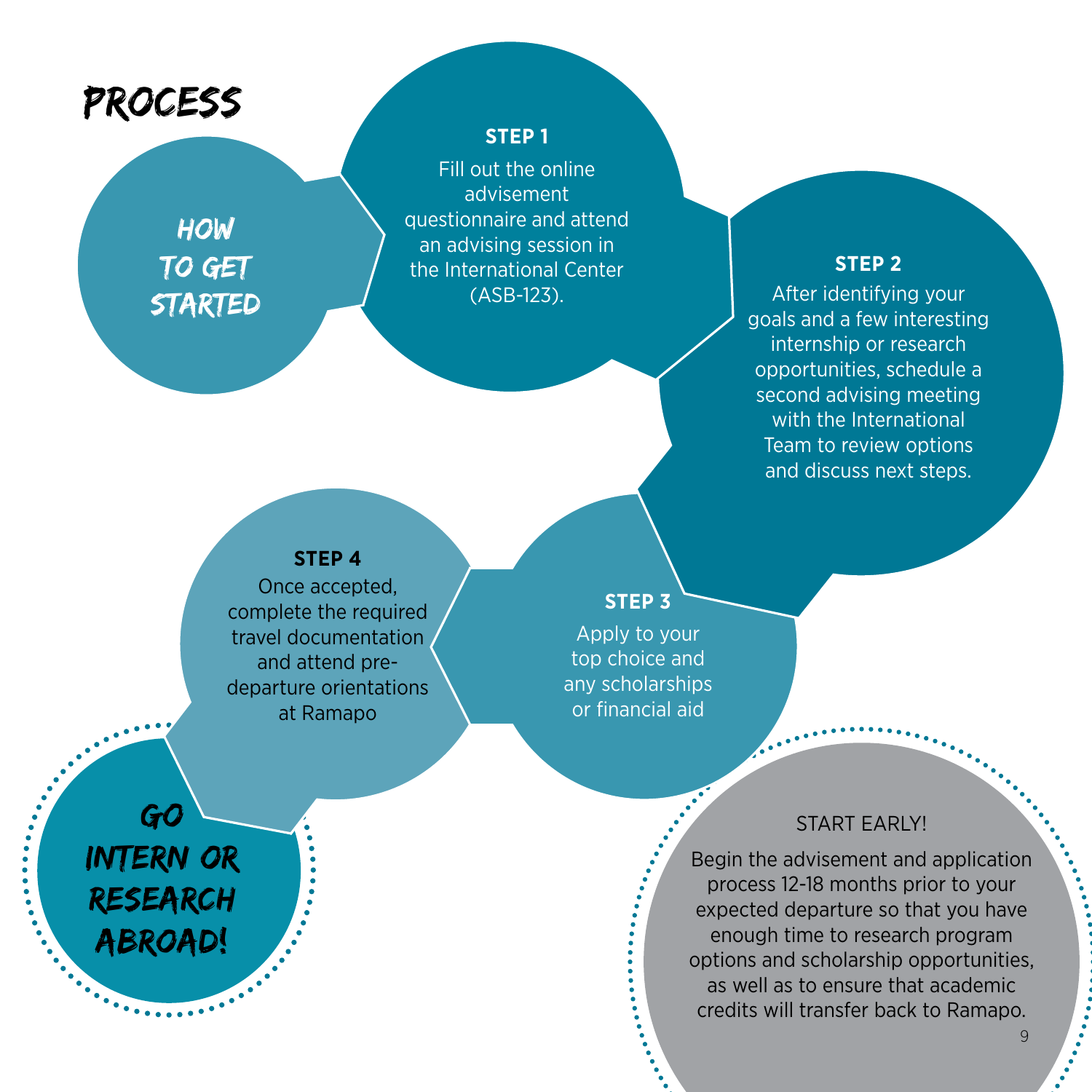# Alumni Perspectives

### SCHOOL FOR FIELD STUDIES (SFS), TANZANIA WILDLIFE MANAGEMENT AND CONSERVATION

During my semester in Tanzania in the SFS Wildlife Management Program, I spent a lot of time researching and observing phenomenal creatures in their natural habitat, but also alongside human beings. They molded their behaviors to the way we pushed their boundaries and made their living spaces smaller. After graduating in the spring of 2016, I took a small step towards furthering my education in animal behavior by taking a job training dogs, an animal that has been shaping its behavior around the lives of humans for thousands of years. My next step is to pursue a master's in Animal Behavior and Conservation. I can only thank Ramapo College for opening the doors of Tanzania for me and showing me my true passion in life."



Radwa Abdallah '15



### SGL GROUP, GERMANY INTERNSHIP IN MARKET RESEARCH

The overall experiences of the semester abroad have contributed to shaping my academic path and professional engagements, with strong focus on research. The exposure to international education at Ramapo College has led me to the University of Minnesota where I studied educational policy and obtained a Ph.D. specializing in Comparative and International Development Education. Currently, I serve as a technical lead on multiple educational projects with School-to-School, International.

- Jasmina Josic (née Bisanovic) '02, '05 ´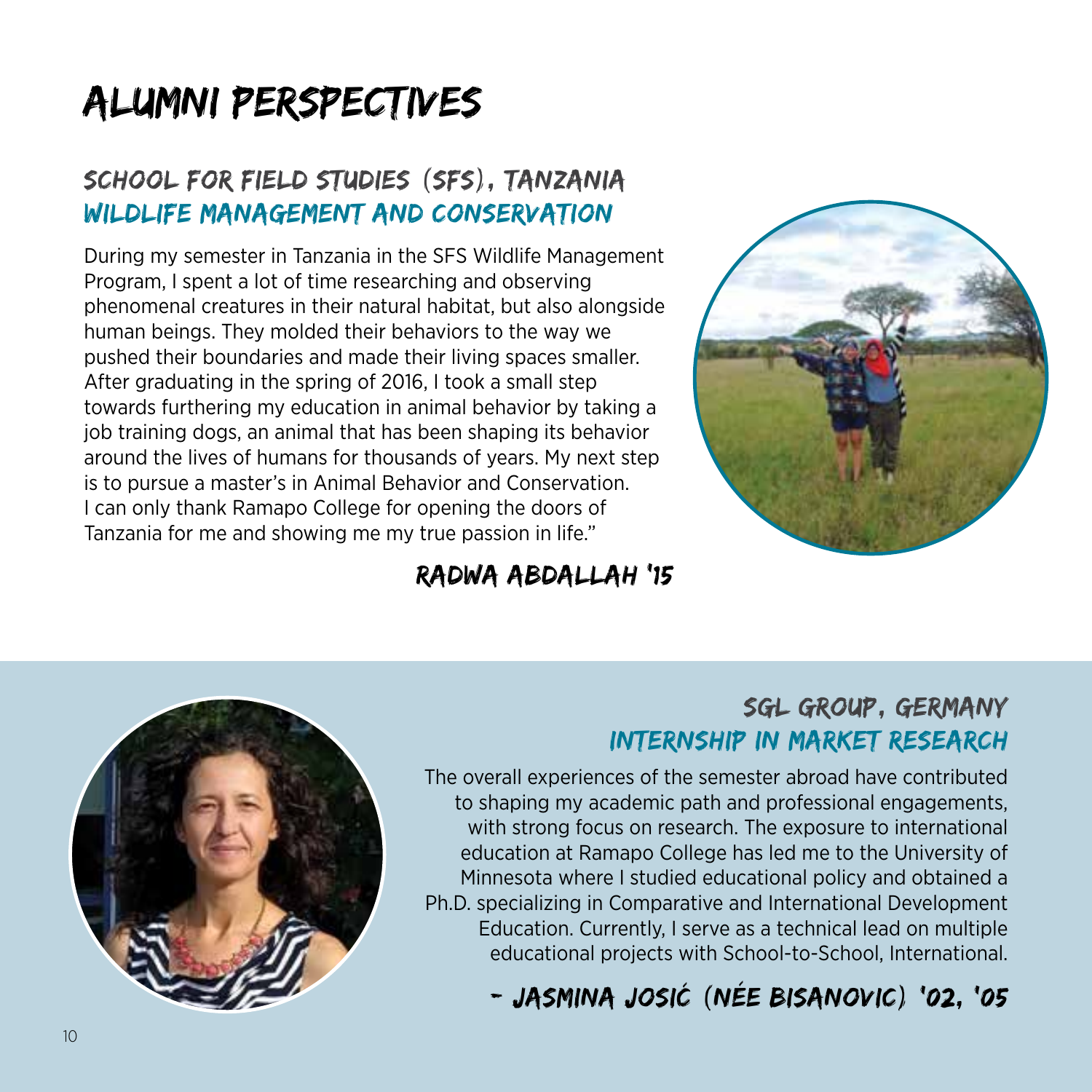### Alumni Perspectives

### RAMAPO COLLEGE - DEVELOPMENT AND SUSTAINABILITY SOUTH INDIA

"Spending a semester in India studying and conducting research was one of the best experiences of my undergraduate career. I had the opportunity to live, work and carry out research on an organic family farm in South India, which exposed me to foods, languages and a way of life far different than my own. Participating in this program fueled my desire to work in higher education so I can help provide other students with similar experiences."



- Jeffrey Bendett '15



### JOHN CABOT UNIVERSITY ROME, ITALY

"During my time in Rome I volunteered at *Casa Internazionale Delle Donne*, a woman's shelter and taught a group of women of various ages English. That was probably one of my favorite things, the women were great and I was so happy that I was able to help them learn something but they taught me as well. This experience made me realize that I am capable of doing much more than I gave myself credit for and changed my perspective on life."

- Cecile Carty '17